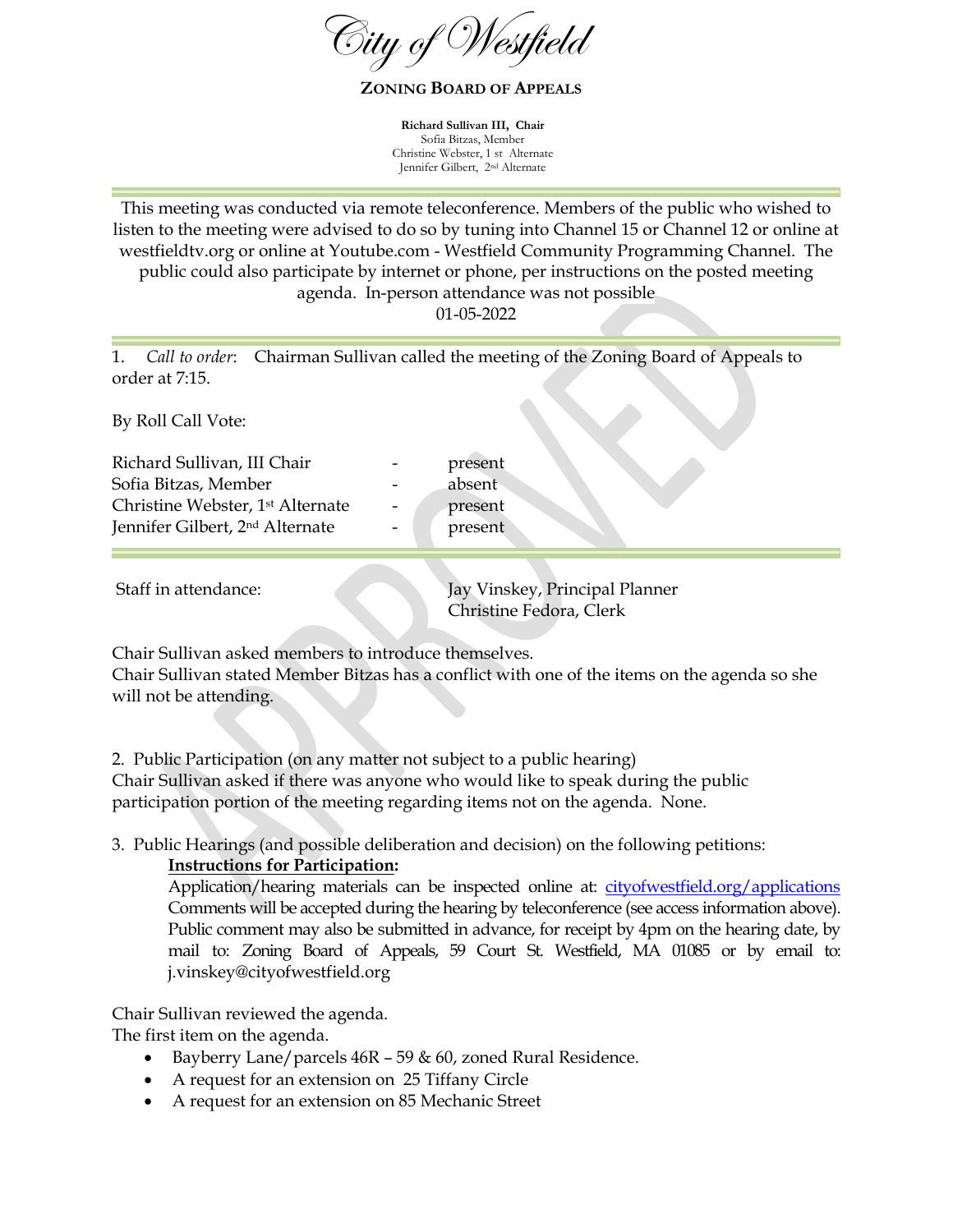• A new application to be accepted.

Chair Sullivan read the notice into the record for:

 Samuel Shokov appealing denial of a zoning permit for house construction at Bayberry Lane.parcels 46R-59 & 60, zoned Rural Res.

Chair Sullivan explained the process for the public hearing. The petitioner will present their proposal to the Board. The Board will ask the petitioners questions, following that it will be opened up to questions of fact/in favor/opposition to the project. If the Board is comfortable with the application they might close the hearing, deliberate amongst themselves. This portion of the meeting will be closed to the applicant and public.

Chair Sullivan asked the petitioner for the Bayberry Lane application to present the proposal to the Board.

Mr. Samuel Shokov explained to the Board it was his understanding his attorney resolved the issue with the building inspector and the grandfathering issue has been resolved.

Chair Sullivan suggested he withdraw the application without prejudice. Mr. Shokov agreed.

Planner Vinskey noted technically the denial for the building permit will still be in effect if its withdrawn.

Member Webster felt if the building permit was issued it would supersede the denial of the zoning permit, if this is the case they should wait until the permit is in hand and then withdraw, there is no need to hold a hearing if it is not needed. Planner Vinskey noted it was up to the Board to decide how they want to proceed.

The Board discussed and after reviewing the different options the Board felt it was best if they continued the hearing until they had an opportunity to hear back from the Building Inspector. Planner Vinskey to contact Carissa to get clarification regarding the status of the matter.

Chair Sullivan MOTIONED, duly seconded to continue the public hearing to February 2, 2022.

| Chair Sullivan | - | yes |
|----------------|---|-----|
| Member Webster | - | yes |
| Member Gilbert |   | yes |

4. Request for extension of a dimensional special permit for 25 Tiffany Circle (granted 9/24/14)

Mr. Robert Goyette of 25 Tiffany Circle addressed the Board. Mr. Goyette asked the Board for an extension on his special permit. Mr.Goyette stated he had 2 children in college at the time, now he is able to do the addition. The building inspector said there was not enough work done within the time frame. Chair Sullivan had no problem extending the permit. The Board discussed the time frame and felt a year's extension would be within the time line. Planner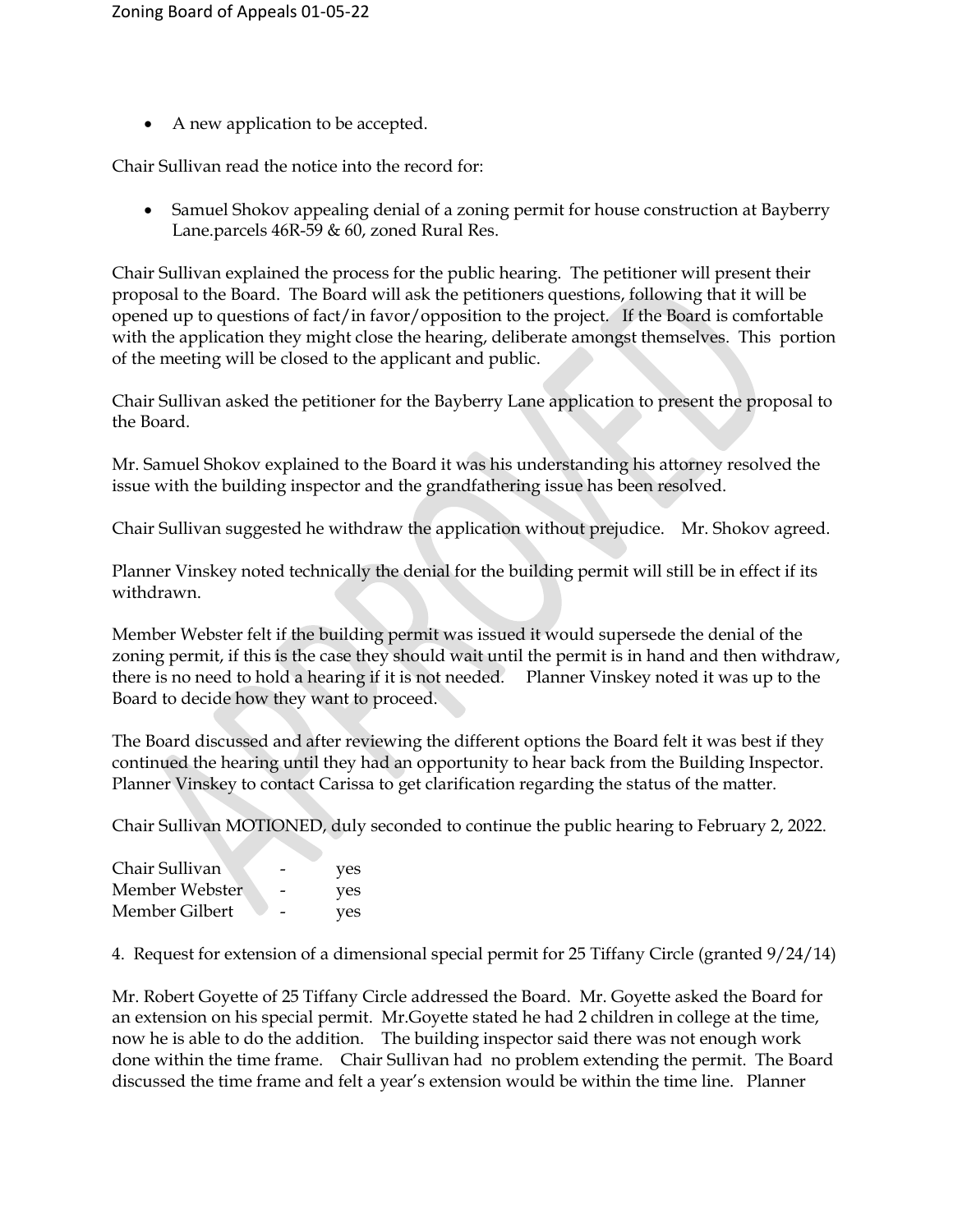Vinskey added the time frame is to pull a building permit not to necessarily complete the work. All members were agreeable to extending the permit a year.

Chair Sullivan MOTIONED to approve the time extension for one year.

| Chair Sullivan | -                        | yes |
|----------------|--------------------------|-----|
| Member Webster | $\overline{\phantom{0}}$ | yes |
| Member Gilbert | $\overline{\phantom{0}}$ | yes |

5. Request for extension of a special permit for residential reconstruction at 85 Mechanic St. (granted 2/18/20)

Alex Popov 85 Mechanic Street

The permit was granted in 2019. Planner Vinskey stated all special permits were extended 3 years because of Covid, older ones were extended for 2 years. Planner Vinskey thought it was still within the time frame.

No questions from Board members.

Chair Sullivan MOTIONED to extend administratively without holding a hearing for an additional year? The Board agreed to extend the permit a year from today.

| Chair Sullivan | $\overline{\phantom{0}}$ | yes |
|----------------|--------------------------|-----|
| Member Webster | -                        | yes |
| Member Gilbert | $\overline{\phantom{0}}$ | yes |

6. Review and acceptance of new applications & scheduling of public hearings

New petitions Special permit 54 Mill Street

Chair Sullivan stated is an informal meeting for the petitioner to give a brief review of their project. Chair Sullivan called on the petitioner to explain the application.

Heidi Fountain – 54 Mill Street

Ms. Fountain currently has a one car garage which does not have any electricity, it is located on an old pad cedar block, she is looking to rebuild it and move it 1.2 feet away from the side set back. Chair Sullivan noted that it has to be in conformity with the plan submitted. Ms. Fountain replied yes, she wants it to be consistent with the rest of the neighborhood. Chair Sullivan asked her to put stakes in the location.

Chair Sullivan MOTIONED, seconded by Member Webster to accept the application and schedule for February 2, 2022. Members discussed and preferred the meeting be held by Zoom.

| Chair Sullivan | -                        | yes |
|----------------|--------------------------|-----|
| Member Webster | $\overline{\phantom{0}}$ | yes |
| Member Gilbert | $\overline{\phantom{0}}$ | yes |